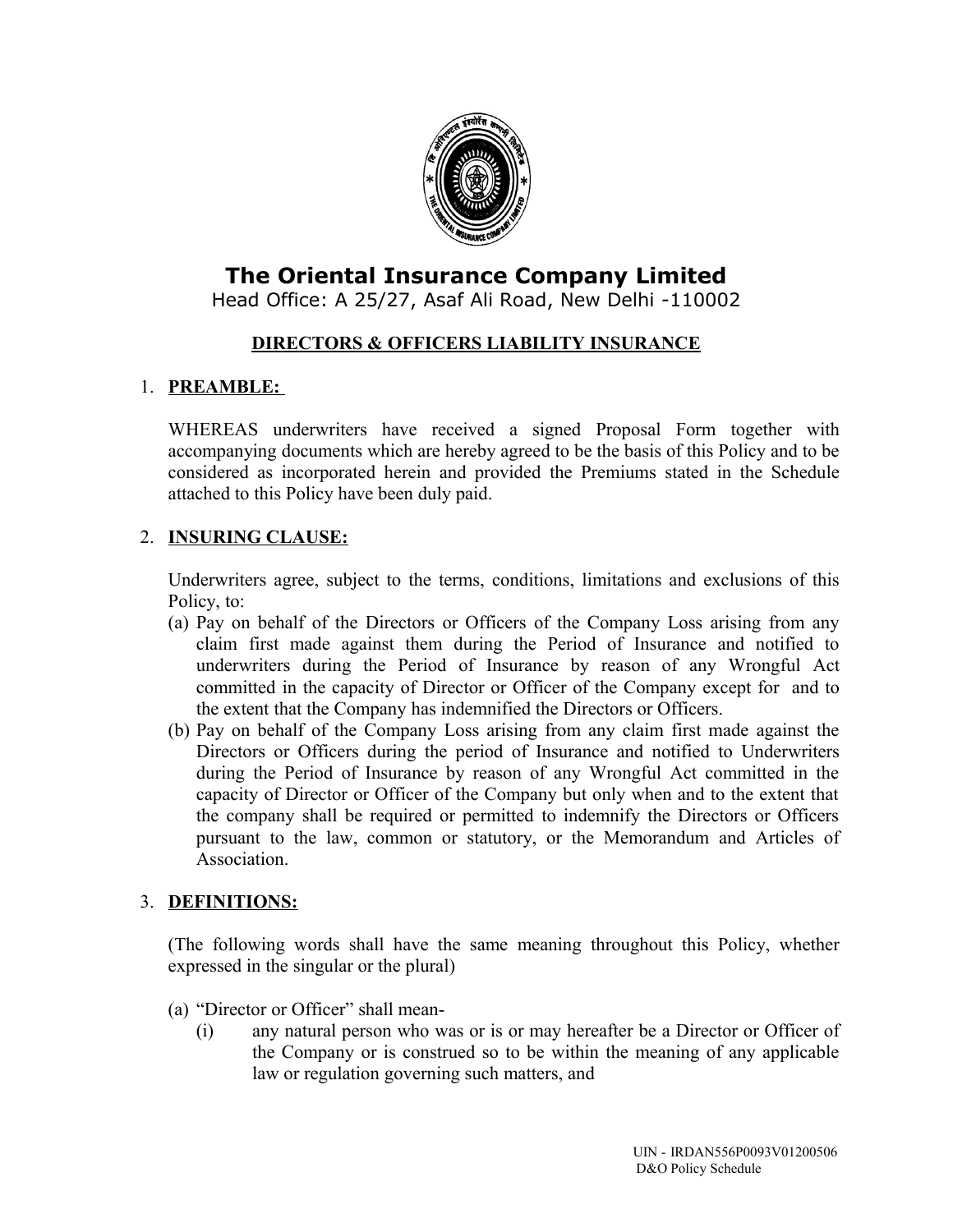- (ii) in the event of the death or incompetency of any person that falls within  $3(a)$ (i) hereof, their estate, heirs, legal representatives or assigns for legal liabilities incurred due to any Wrongful Act or any person that falls within  $3(a)(i)$  hereof.
- (b) "Company" shall mean the Company stated in the Schedule and shall include all Subsidiary Companies.
- (c) "Subsidiary Company" shall mean-
	- (i) Any company of which the Company (either directly or indirectly through one or more of its Subsidiary Companies as defined herein) before the inception date of this Policy:
		- (a) controls the composition of the Board Of Directors, or
		- (b) controls more than half of the voting powers, or
		- (c) holds more than half of the issued share capital.
	- (ii) "Subsidiary Company" shall also mean any company that falls within 3(c )(i) hereof, acquired or created on or subsequent to the inception date of this Policy the total asset of which do not exceed the amount of TOTAL ASSETS stated in the Schedule, provided that this policy shall only apply in respect of a Wrongful Act committed or alleged to have been committed by the Directors or Officers of such company subsequent to the date of acquisition or creation and provided that such company is not domiciled or incorporated in the United States Of America or Canada.
	- (iii) "Subsidiary Company" shall not mean any company which does not fall within  $3(c)$  (i) or  $3(c)$  (ii) hereof, unless with the prior written consent of Underwriters.
- (d) "Period of Insurance" shall mean and period stated in the Schedule. However-

(i) In the event that underwriters refuse to renew this Policy, the Directors and Officers and the Company shall have the right to an extension of the cover granted by this Policy in respect of any Wrongful Act committed or alleged to have been committed prior to the expiry date of this Policy provided that this right is exercised by written notice to Underwriters within ten(10) days of cessesation of this Policy.

It being understood and agreed that-

- (a) the cover granted by  $3(d)(i)$  hereof shall be for a period of ninety(90) days beginning from the expiry date of this Policy, and
- (b) the quotation by Underwriters of different premiums and/or different terms and/or different conditions and/or different limitations and/or different exclusions and/or a different Limit of Underwriters' Aggregate Liability at renewal docs not constitute a refusal to renew.
- (ii) In the event of the takeover or merger of the company as stated in 7 TAKEOVER AND MERGER of the Policy 3(d)(i) hereof is deleted and " Period of Insurance" shall mean the period stated in the Schedule plus one hundred and eighty (180) days thereafter. Notwithstanding 3(d)(ii) hereof. "Period of Insurance" shall not exceed a period of eighteen (18) calendar months from the earliest date stated in the Schedule.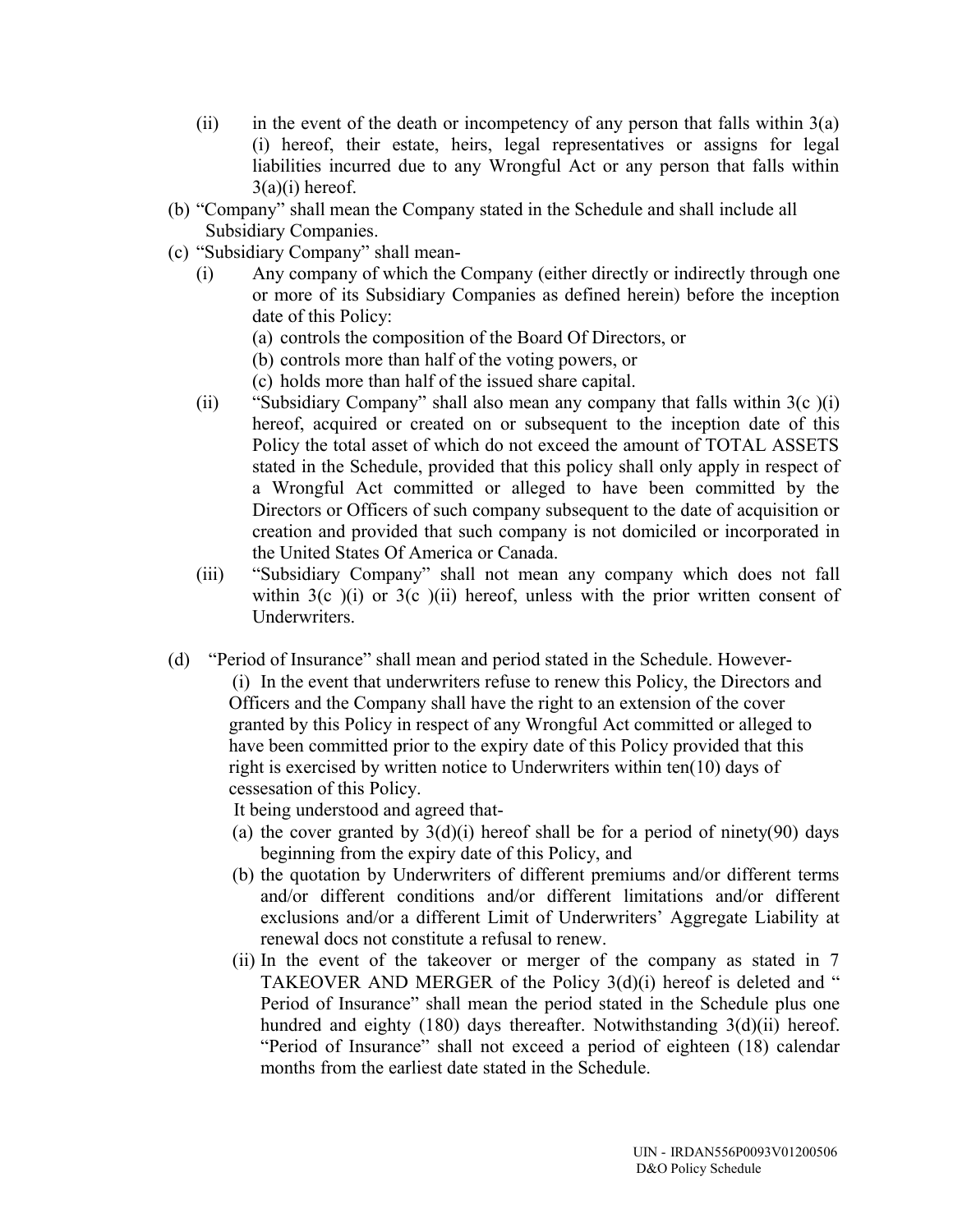The Limit of underwriters' Aggregate liability stated in the schedule shall not in any way be increased by virtue of  $3(d)(i)$  or  $3(d)(ii)$  hereof.

 (e) "Wrongful Act" shall mean any actual or alleged wrongful act or omission by Directors or Officers, individually or collectively, by reason of their being Directors or Officers of the Company, Related or continuous or repeated or casually connected Wrongful Acts shall constitute a single Wrongful Act.

(f)"Loss" shall mean legal liability of the Directors or Officers to pay-

- (i) damages or costs awarded against the Directors or Officers.
- (ii) settlements agreed by underwriters (such agreement shall not unreasonably be withheld)
- (iii) costs and expenses.

 (g) "Costs and Expenses" shall mean all reasonable and necessary fees and expenses incurred by or on behalf of the Directors or Officers with the written consent (such consent shall not unreasonably be withheld) of Underwriters resulting solely from the investigation and/or defence and/or monitoring and/or settlement of any claim and appeals there from.

- (i) Underwriters shall also pay on behalf of the Directors and Officers, Costs and Expenses arising out of the prosecution (criminal or otherwise) of any Director or Officer or the attendance of any Director or Officer at any official investigation, examination, inquiry or other proceedings ordered or commissioned by any official body by reason of a Wrongful Act.
- (ii)Underwriters shall also pay on behalf of the Company, Costs and Expenses incurred by any shareholder of the company in pursuing a claim during the period of Insurance against any Director or Officer of the Company which the Company is legally obligated to pay pursuant to an order of the Court.

"Costs and Expenses" shall not mean salaries, commissions, expenses or other benefits of the Directors or Officers or employees of the Company.

- (h) " Claim" shall mean-
	- (i) any writ or summons or other application of any description whatsoever or cross claim or counter claim issued against or served upon any Director or Officer for any Wrongful Act, or
	- (ii) any written communication alleging a Wrongful Act communicated to any Director or Officer.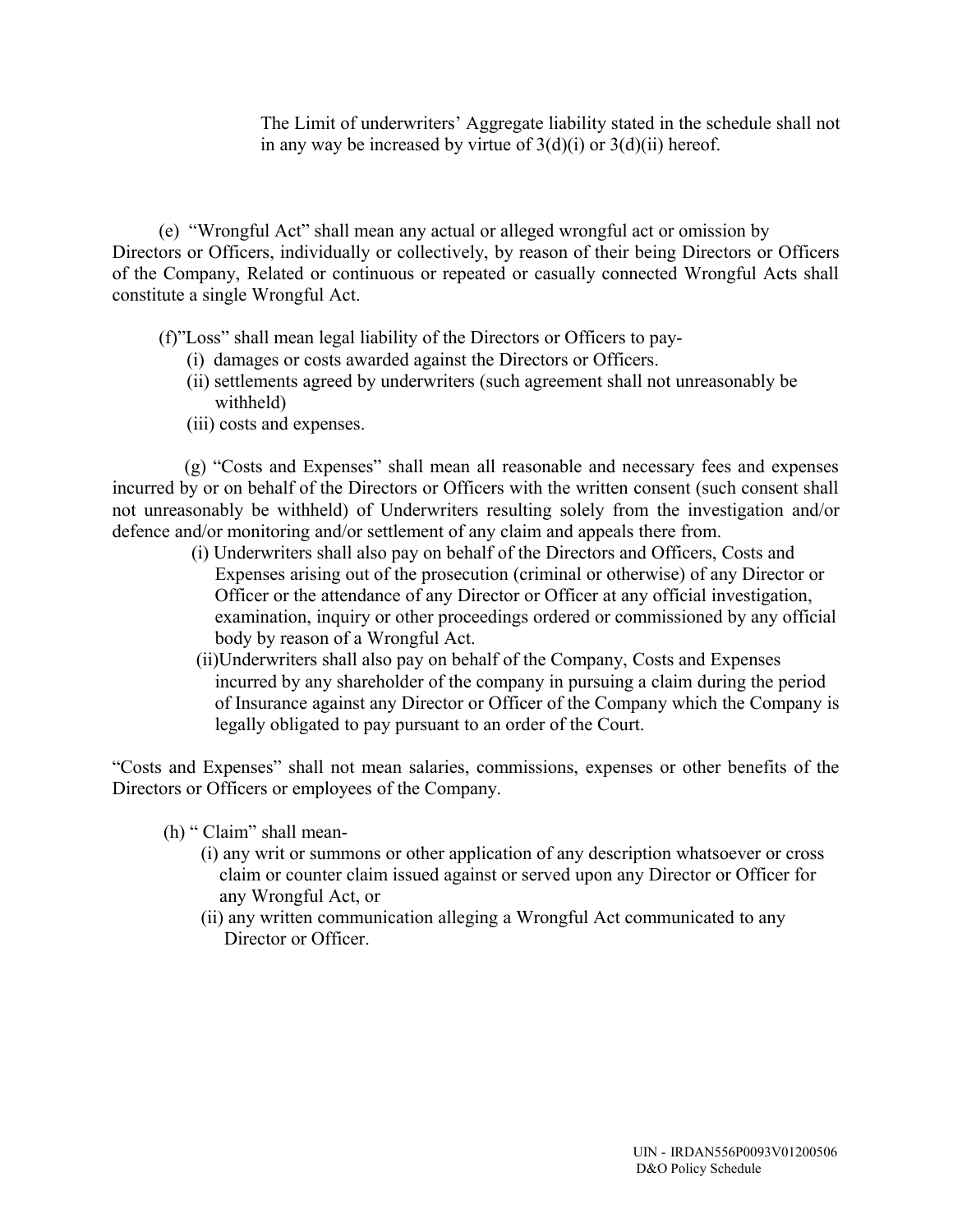#### 4. **EXCLUSIONS:**

Underwriters shall not pay any Loss arising from any claim:

- (i) where legal action or litigation is brought in a court of law within the Excluded Territories stated in the Schedule or where legal action or litigation is brought in a court of law outside those territories to enforce a judgment in those territories whether by way of reciprocal agreement or otherwise,
- (ii) to the extent that an indemnity or payment is available from any source, other than this Policy,
- (iii) for any actual or alleged bodily injury, sickness, disease or death of any person or any actual or alleged damage to or destruction of any tangible property, including loss of use thereof,
- (iv) based upon, arising out of, directly or indirectly, resulting from or in consequence of or in any way involving any actual or alleged seepage, pollution or contamination of any kind, provided, however that Underwriters shall pay on behalf of the Directors and Officers Costs and Expenses incurred in any investigation, examination, inquiry, court of law or other proceedings ordered or commissioned in the first instance by any official body within the United Kingdom of Great Britain, Northern Ireland, the Isle of Man or the Channel Islands in respect of any Wrongful Act.

However, Underwriters total aggregate liability under 4(iv) hereof shall not exceed Rs 100,000 in all for the Period Of Insurance which amount is part of, and not in addition to, the Limit of Underwriters Aggregate Liability stated in the schedule.

- (v) brought about by or contributed to by or consequent upon any dishonesty, fraud or malicious conduct of the Directors or Officers provided, however, that Underwriters shall pay on behalf of the Directors and Officers:
	- (a) Costs and Expenses incurred in successfully defending proceedings brought in respect of such Wrongful Act.
	- (b) Loss where the final judgment or other final adjudication of the court hearing proceedings against any Director or Officer determines that he/she is legally liable in respect of a Wrongful Act on some cause of action which is not dependant on the existence of a dishonest, fraudulent or malicious purpose or intent and makes no finding that he/she was guilty of dishonesty, fraud or malicious conduct in relation to the wrongful Act in question.
- (vi) brought about by or contributed to by or consequent upon any Director or Officer gaining any profit or advantage or receiving any remuneration to which he/she was not legally entitled.
- (vii) for the return by the Directors or Officers of any remuneration paid to them without the previous approval of the shareholders of the Company which payment, without such previous approval, shall be held by the court to be in violation of the law.

(For the purpose of determining the applicability of 4(v) and (vi) and (vii) hereof the Wrongful Act of one Director or Officer shall not be imputed to any other Director or Officer.)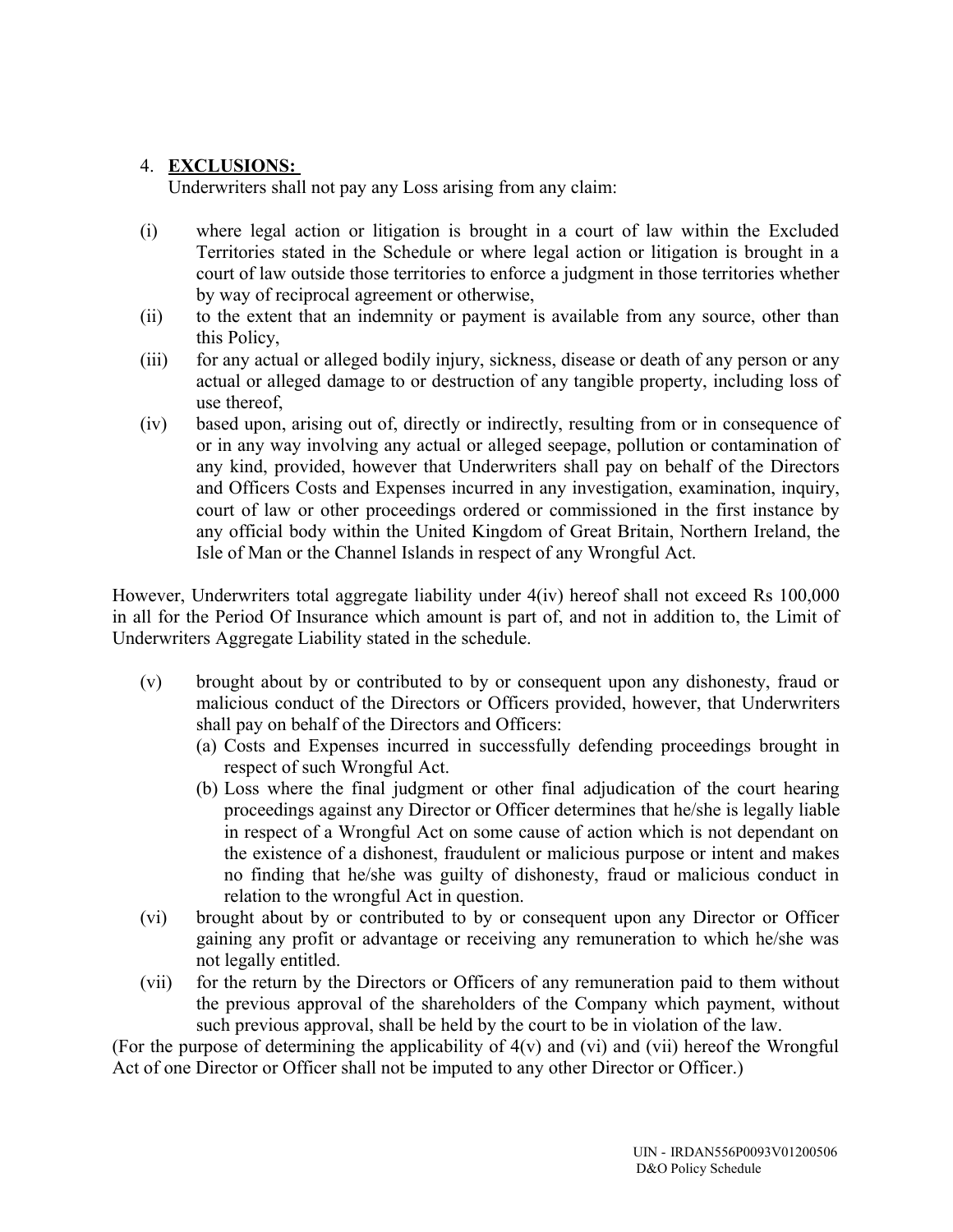- (viii) made by any third party based upon or alleging or originating from breach of any professional duty owed to such third party.
- (ix) arising out of any pension or superannuation scheme or programme.
- (x) made by or on behalf of the Company or by or on behalf of any Director or Officer and at the instigation of any person or entity who is or was also a Director or Officer or agent of the Company, however this Exclusion shall not apply to any claim made by or on behalf of an employee of the Company (except one who is or was a Director) in respect of employment disputes.
- (xi) brought about by, or contributed to by, or consequent upon, any circumstances existing prior to or at the inception date of this Policy and which the Directors or Officers or the Company knew or ought reasonably to have known could give rise to claim.
- (xii) for taxes or fines or penalties or punitive or exemplary or multiple damages or any claim deemed uninsurable under law.
- (xiii) brought about by or contributed to by or consequent upon:
	- (a) loss or destruction of or damage to any property whatsoever or any loss or expense whatsoever resulting or arising therefrom or any consequential loss.
	- (b) any legal liability of whatsoever nature directly or indirectly caused by or contributed to by or arising from:
	- (i) ionizing radiations or contamination by radioactivity from any nuclear fuel or from any nuclear

waste from the combustion of nuclear fuel.

(ii) the radioactive, toxic, explosive or other hazardous properties of any explosive nuclear assembly or nuclear component thereof.

#### 5. **LIMIT AND RETENTION:**

- (a) Underwriters total aggregate liability under both 2 INSURING CLAUSE(a) and (b) together shall not exceed the Limit of Underwriters' Aggregate Liability stated in the Schedule, which amount shall be inclusive of Costs and Expenses.
- (b) Underwriters shall only be liable under 2 INSURING CLAUSE (a) to pay in excess of the amount stated as Retention (a) in the schedule which amount applies to each and every Loss for each individual Director or Officer against whom a Claim is made (subject to a maximum of the amount stated as Retention (b) in the Schedule when a Claim is made) against more than one individual Director or Officer are not to be insured.
- (c) (i) Underwriters shall only be liable under 2 INSURING CLAUSE (b) to pay in excess of the amount stated as Retention (c) in the Schedule which amount applies to each and every Loss. Such amount includes all Costs and Expenses and such amount is to be borne by the Company and is not to be insured
	- (iii) The amount stated as Retention (c) in the Schedule shall apply to Loss resulting from any Claim if indemnification by the company is required by law or is legally permissible to the fullest extent permitted by law, regardless of whether or not actual indemnification or payment is made unless the Company is unable to make actual indemnification or payment solely by reason of its insolvency.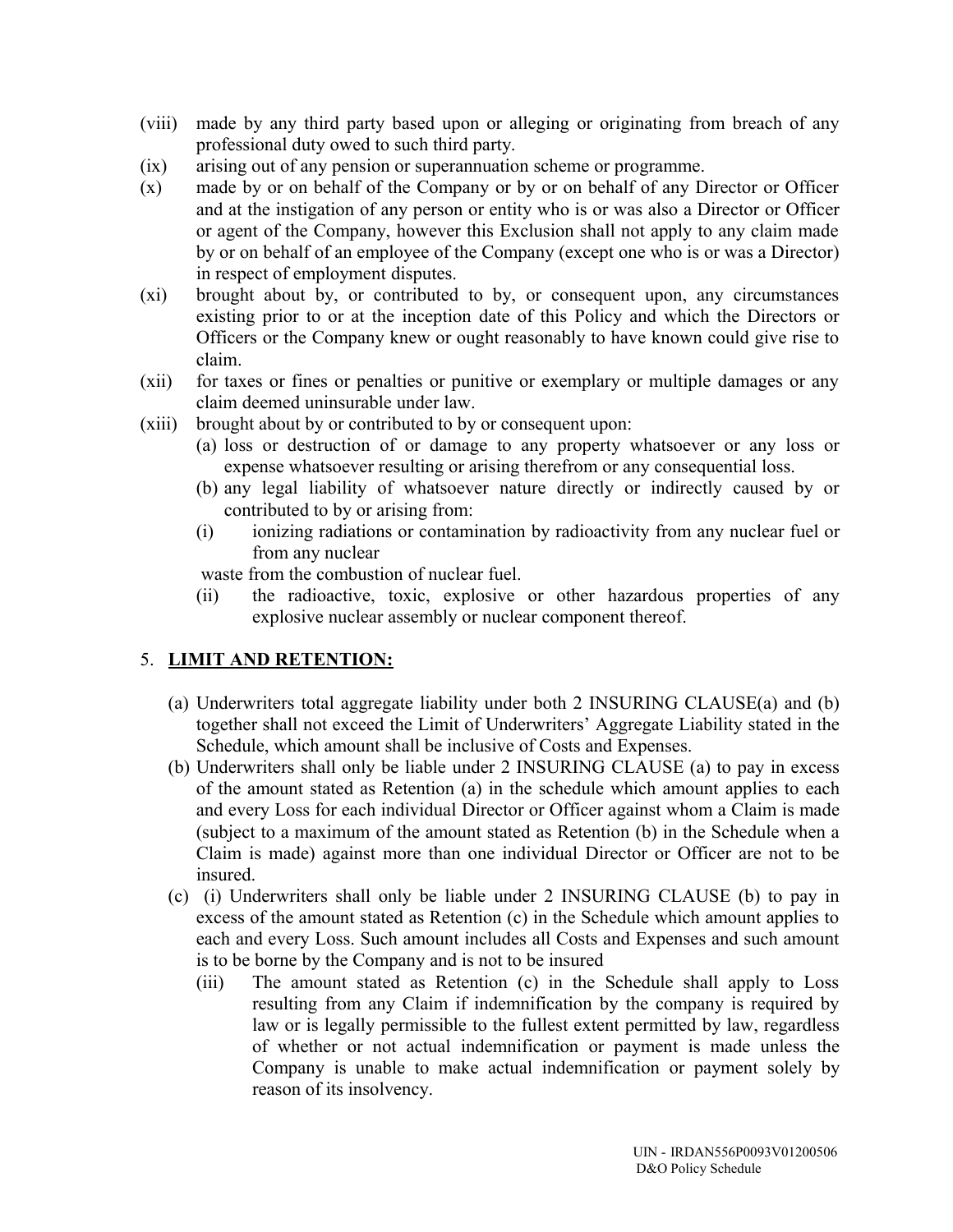#### 6. **CLAIMS PROVISIONS:**

6(a), 6(b), 6(c) and 6(d) hereof are conditions precedent to the right of the Directors and Officers and the Company under this Policy:

- (a) The Directors and Officers and the Company shall give to Underwriters immediate notice in writing of any claim.
- (b) The Directors and Officers and the Company shall give to Underwriters written notice as soon as practicable of any circumstances of which the directors or Officers or the Company shall become aware which might reasonably be inspected to give rise to a Claim against the Directors or Officers, giving reasons for the anticipation of such Claim, with full particulars as to dates and persons involved.

Such notice having been given as required by 6(b) hereof, any subsequent Claim made shall be deemed to have been made during the Period of Insurance.

- (c) The Directors and Officers and the Company shall give Underwriters such information and co-operation as Underwriters may reasonably require and shall not disclose to anyone the existence of this Policy without Underwriters consent, unless as a consequence of the requirements of the Law.
- (d) The Directors and Officers and the Company shall not admit liability for or settle or attempt to settle any Claim or incur any Costs and Expenses without the written consent of Underwriters who shall be entitled at any time to take over and conduct in the name of the Directors or Officers or the Company the defence or settlement of any Claim or to prosecute in the name of the Directors or Officers or the Company for their own benefit any Claim for payment, indemnity or damages or otherwise against any third party. In any event no action shall be taken which might prejudice Underwriters.
- (e) The Directors or Officers or the Company shall not be required to contest any legal proceedings unless Counsel (to be mutually agreed upon by the Directors and Officers, the Company and Underwriters) shall advise that such proceedings should be contested.
- (f) Underwriters shall not settle any claim without the consent of the Directors or Officers or the Company. If however the Directors or Officers or the Company shall refuse to consent to any settlement recommended by Underwriters and shall elect to contest or continue any legal proceedings in connection with such claim, then Underwriters liability for the Claim shall not exceed the amount by which the Claim could have been so settled inclusive of Costs and Expenses incurred with their consent up to the date of such refusal, and then only up to the Limit of Underwriters' Aggregate Liability stated in the Schedule.
- (g) With respect to costs and expenses and any joint settlement of any claim made against both the Company and the Directors and Officers, such Costs and Expenses and joint settlement having been consented to by Underwriters (such consent shall not unreasonably be withheld), the Company and the Directors and Officers and the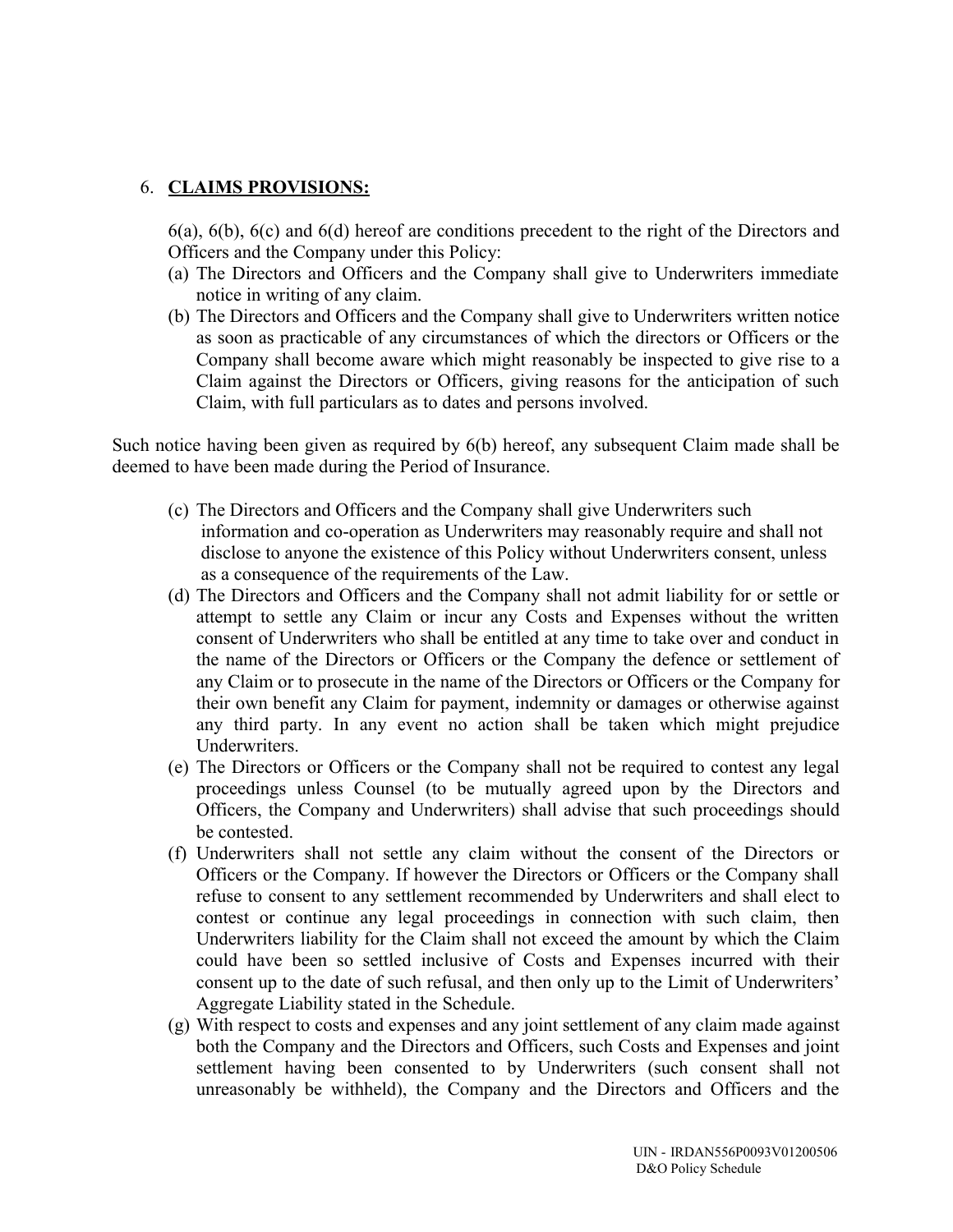Underwriters agree to use their best efforts to determine a fair and proper allocation of the amount as between the Company and The directors and Officers and Underwriters.

(h) Underwriters shall be entitled to nominate a solicitor and if appropriate a barrister or an attorney, to represent the Directors and Officers.

#### 7. **TAKEOVER AND MERGER:**

In the event of the takeover or merger of the Company by or with any other organization any payment with respect to Loss arising from a Claim hereunder is amended to apply only to any loss by reason of Wrongful Acts committed by the Directors or Officers prior to the date of such takeover or merger.

## 8. **ADVANCEMENT OF COSTS AND EXPENSES:**

- (a) Under 2 INSURING CLAUSE (a) Underwriters may, in their absolute discretion, advance Costs and Expenses prior to the final settlement of The Claim, unless such costs and Expenses have been advanced by the Company.
- (b) Under 2 INSURING CLAUSE (b) Underwriters may, in their absolute discretion, advance Costs and Expense prior to the final settlement of the Claim.

Such advance payments of Costs and Expenses as referred to in 8(a) and 8(b) hereof shall be repaid to Underwriters by The Directors and Officers and Company severally according to their respective interest, in the event and to the extent that they shall not be entitled under this Policy to payment of such Loss.

#### 9. **CONDITIONS:**

(a) In the event of Underwriters being entitled to avoid this Policy ab initio. Underwriters may at their election instead give notice in writing to the Directors and Officers and the Company that they regard this Policy as of full force and effect save that there shall be excluded from any payments afforded hereunder any Loss which has arisen or which may arise and which is related to the circumstances which entitle Underwriters to avoid this Policy.

This Policy shall then continue in full force and effect but shall be deemed to exclude as if the same had been specifically endorsed ab initio the particular Loss or possible Loss referred to in the said notice.

- (b) If the Directors or Officers or the Company shall make any request for payment in respect of any loss knowing the same to be false or fraudulent, as regard to amount or otherwise, this Policy shall become void and all requests for payment in respect of any Loss hereunder shall be forfeited.
- (c) The proposal form shall be construed as a separate application by each Director or Officer, with respect to the signed Proposal Form together with the declaration and statements contained therein, no statements in such Proposal Form or knowledge possessed by any Director or Officer shall be imputed to any other Director or Officer for the purpose of determining the availability of any payment hereunder for loss arising for a claim made against any Director or Officer.
- (d) Underwriters shall not avoid this Policy by reason only that they may be so entitled by virtue of any statute or rule of law that makes or deems void any provision or contract to indemnity or make payment to any Director or Officer of the company against Liability